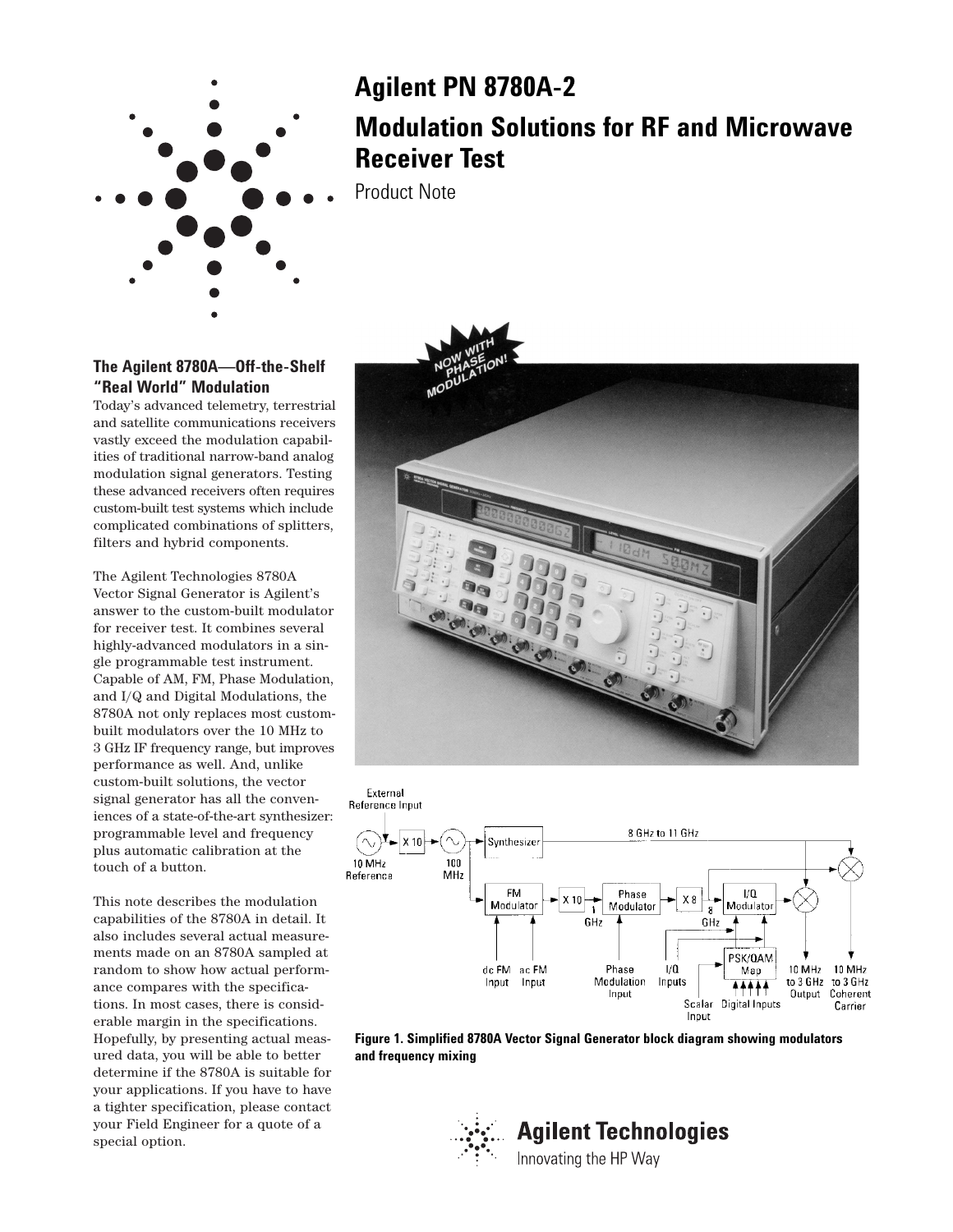#### **New! Phase Modulation >10 MHz BW, <10% THD, >3 Radians P-P Deviation**

In response to the needs of telemetry customers, we've added phase modulation to the 8780 as special option H02. Because the vector signal generator's phase modulator is placed in the multiplied LO path, very low distortion and wide deviations and rates are possible. This capability is especially valuable is in the simulation of satellite or range telemetry signals. Not only does the 8780A generate telemetry signals, but it also generates the digital modulations used to carry data on satellite communications systems, and likely to carry tomorrow's telemetry information as well.

Figure 2 shows one phase modulator's frequency response. Although the bandwidth is specified to 10 MHz, this specification, like many on the 8780A, is conservative. As the graph shows, the measured response is flat to within tenths of a dB to 10 MHz and isn't down 3 dB until more than 80 MHz.

Phase modulation distortion is also conservatively specified at 10%. Figure 3 shows measured distortion less than 1% for rates to 10 MHz and peak-to-peak deviations less than the specified maximum 1.5 radians. Even if the modulator is over-driven by a factor of two, total harmonic distortion remains well below the 10% specification. Only at higher rates (eg. 20 MHz) does the distortion approach the specification, and then only when driven at very large deviations.

# **Frequency Modulation >12 MHz BW, >50 MHz P-P Deviation**

The FM modulator of the vector signal generator also benefits from its location in the 8780A's multiplier chain. Not only are very wide peak-topeak deviations and rates possible, but distortion is also very low.

FM modulation is available as narrowband DC FM or wideband AC FM. The narrowband mode has lower phase noise. Narrow band DC FM is specified for up to 10 kHz BW and 150 kHz peak-to-peak deviations. The wideband AC FM is specified for up to 12 MHz BW and 50 MHz peak-topeak deviations. A special function is also available to extend peak-to-peak DC FM deviations to >200 MHz, but rates remain limited to the 10 kHz input bandwidth.

Where extremely wide deviations and input bandwidths are required, the 8780A FM modulator may be driven directly by rerouting two internal connectorized cables (remove cable from A7J6 and reconnect at A6J10). In this configuration, the input bandwidth is >12 MHz and peak-to-peak deviations of >250 MHz are possible; however, this is basically an open loop VCO input and performance is much less stable than other operating modes.



**Figure 2. Phase modulator frequency response**

One of the most demanding applications for an FM modulator is the generation of video signals. The vector signal generator's AC FM is designed with this challenge in mind. Differential gain and phase are specified at less than 2% and 1 degree respectively for 27.6 MHz peak-topeak deviations.

Another very demanding application for an FM modulator is the generation of CHIRP radar signals. The CHIRP graphs demonstrate the dynamic performance of the vector signal generator's FM modulator, showing in a single signal very high peak-to-peak frequency deviation, linearity, and input bandwidth.

Phase Modulator Percent THD vs. P-P Phase Deviation in Radians



**Figure 3. Phase modulator distortion**



**Figure 4. Maximum FM deviation possible without exceeding 8780A internal IF filter BWs**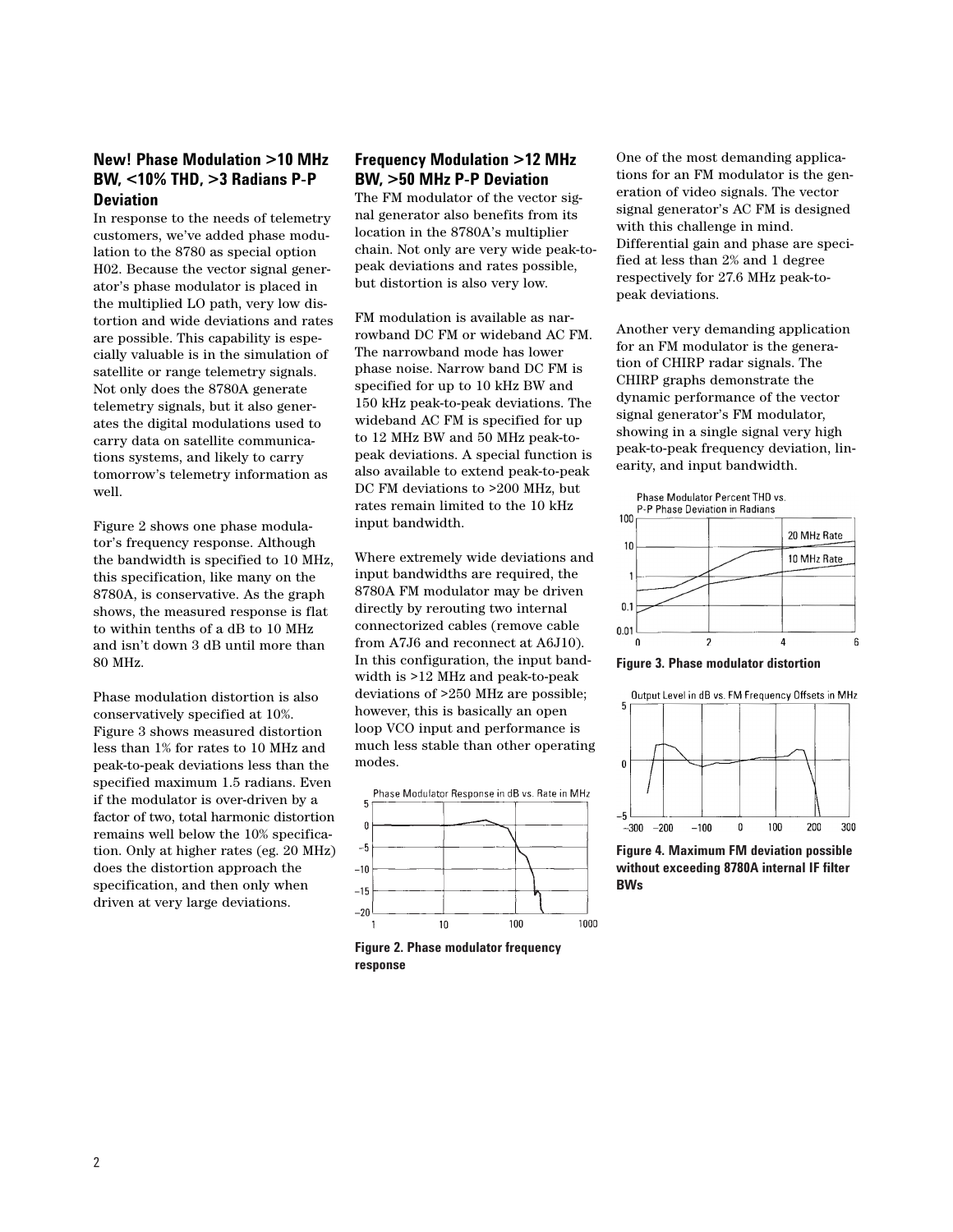### **Vector Modulation >350 MHz BW <1% Error**

Many modern transmitters and receivers use vector or "I/Q" Modulation to encode digital signals or to completely analyze received signals in terms of phase and magnitude. The vector signal generator is ready to test these receivers too. By operating at a fixed frequency, the generator's I/Q modulator provides very accurate modulation with almost no quadrature error and amplitude imbalance. The heterodyne output section downconverts the signal to the generator's 10 MHz to 3 GHz output. The result is calibrated I/Q modulation over more than 8 octaves of range—something impossible using custom-built modulators which employ direct modulation techniques.

Other direct benefits of using a fixed frequency microwave I/Q modulator are in bandwidth, flatness, and group delay. Since the modulator operates at 8 GHz, the modulation frequencies common in communications and radar systems (10 to 100 MHz) cover very small fractional bandwidths. The result is extremely clean generation of relatively low bandwidth signals (see phase modulation section) and very wide bandwidth capability for I/Q modulation. The I and Q inputs on the 8780A are specified for bandwidths in excess of 350 MHz, but as the measurement of one 8780A below shows, the actual 3 dB bandwidth is often in excess of 500 MHz. This is particularly important where the I/Q inputs may be used to generate very high rate digital modulations (eg. QPSK) for testing advanced satellite communications modems.

#### **Digital Modulation**

Most digital modulations can be easily generated using Agilent 8780A Vector Signal Generator digital inputs directly. The generator supports BPSK, QPSK, 8PSK, 16QAM, and 64QAM (with Option 64) with symbol rates up to 150 MHz covering most satellite and terrestrial communications applications.

Digital modulation accuracy of the generator is specified in maximum percent error as a percent of full scale output (the magnitude of the largest signal state). I/Q errors are specified to be less than 1% for BPSK and QPSK, less than 1.2% for 8PSK and less than 2% for 16QAM. In fact, measured error data is usually much better, as the sample of 16QAM constellation errors plotted below shows. Maximum error for any of the 16 states was 0.5%—much lower than the 2% specification.







**Figure 5, 6, 7. Very wide deviation CHIRP pulse performance illustrates exceptional FM performance**



**Figure 8. I/Q error versus I and Q drive voltages for all possible input values—no measured errors exceed 0.26%**



**Figure 9. Vector modulation frequency response**



**Figure 10. Digital modulation errors for all digital states in an 8780A—none measured exceed 0.5%**